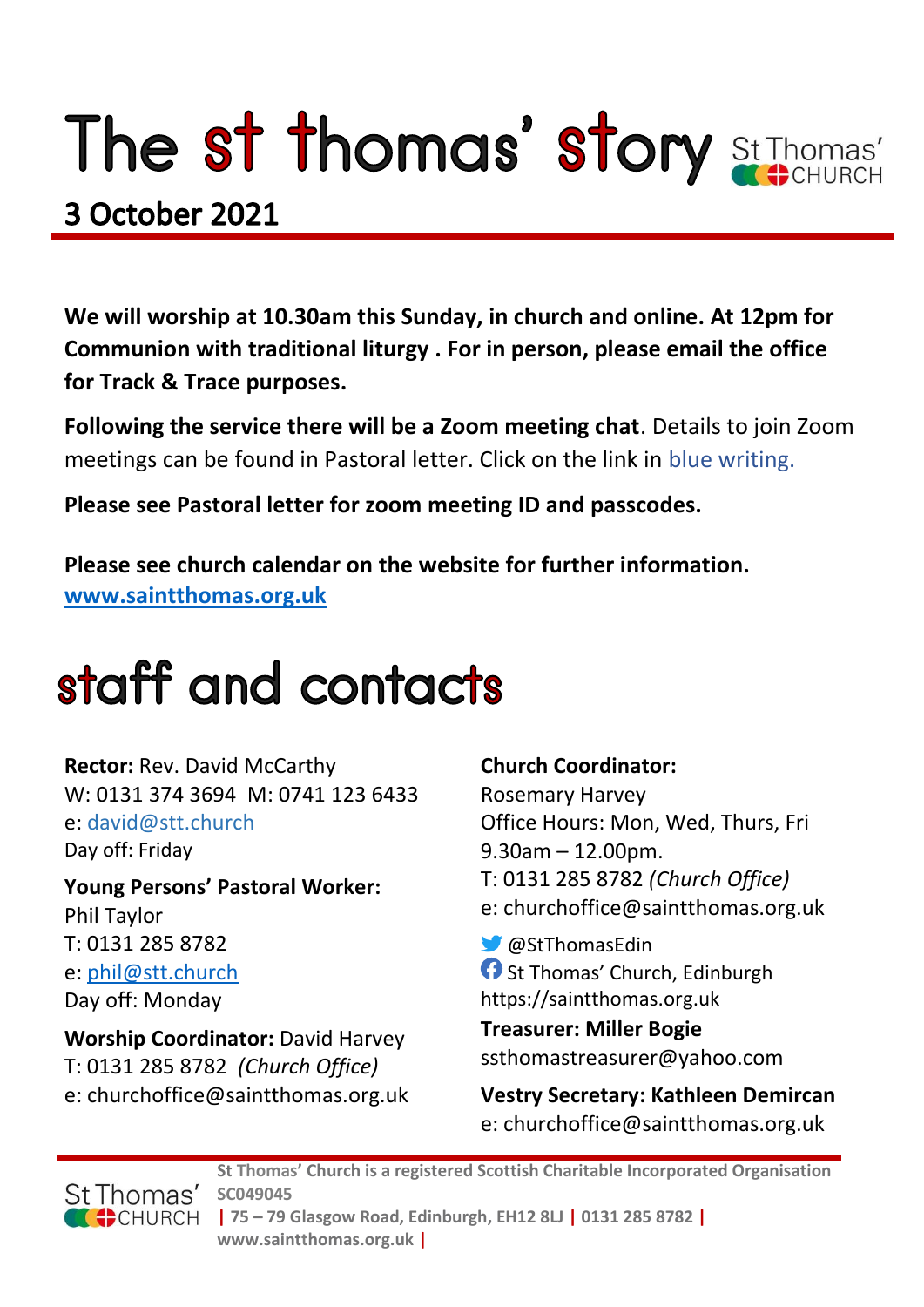**Clothes needed for the Care Van**; Ladies tee-shirts/blouses and men's trousers sizes 32-34". Items can be left in church or dropped off during office hours. *Thank you.*

#### **Sunday 10 October – Harvest**

We'll be giving thanks to the Lord for his goodness. As in previous years, we are all invited to give donations of non-perishable foodstuffs and toiletries that can be distributed through the foodbank at Corstorphine Community Church. Please leave your donations in front of the pulpit before our worship together begins.

#### **Christmas Shoebox Appeal 2021**

The time has come once again to think about filling a shoebox with small Christmas gifts for a child or adult. These boxes are distributed by Blythswood Care to those in great need in countries like Kosovo, Moldova, Albania and Hungary.

James Campbell, CEO of Blythswood Care writes, "Simple gifts of toys, hats, gloves, and essential everyday items are really precious to people in need. Time after time we have seen people receive the exact gifts needed, in ways we could not have planned. This is a great blessing and demonstration how the Lord goes before us in even the simple and practical details of our lives. Please will you consider filling a shoebox. Leaflets will be available to help with gift ideas." **Filled shoeboxes should be brought to church by Thursday Nov 4th**. If you have

any questions please contact Alison Bogie. [thebogies@talk21.com](mailto:thebogies@talk21.com)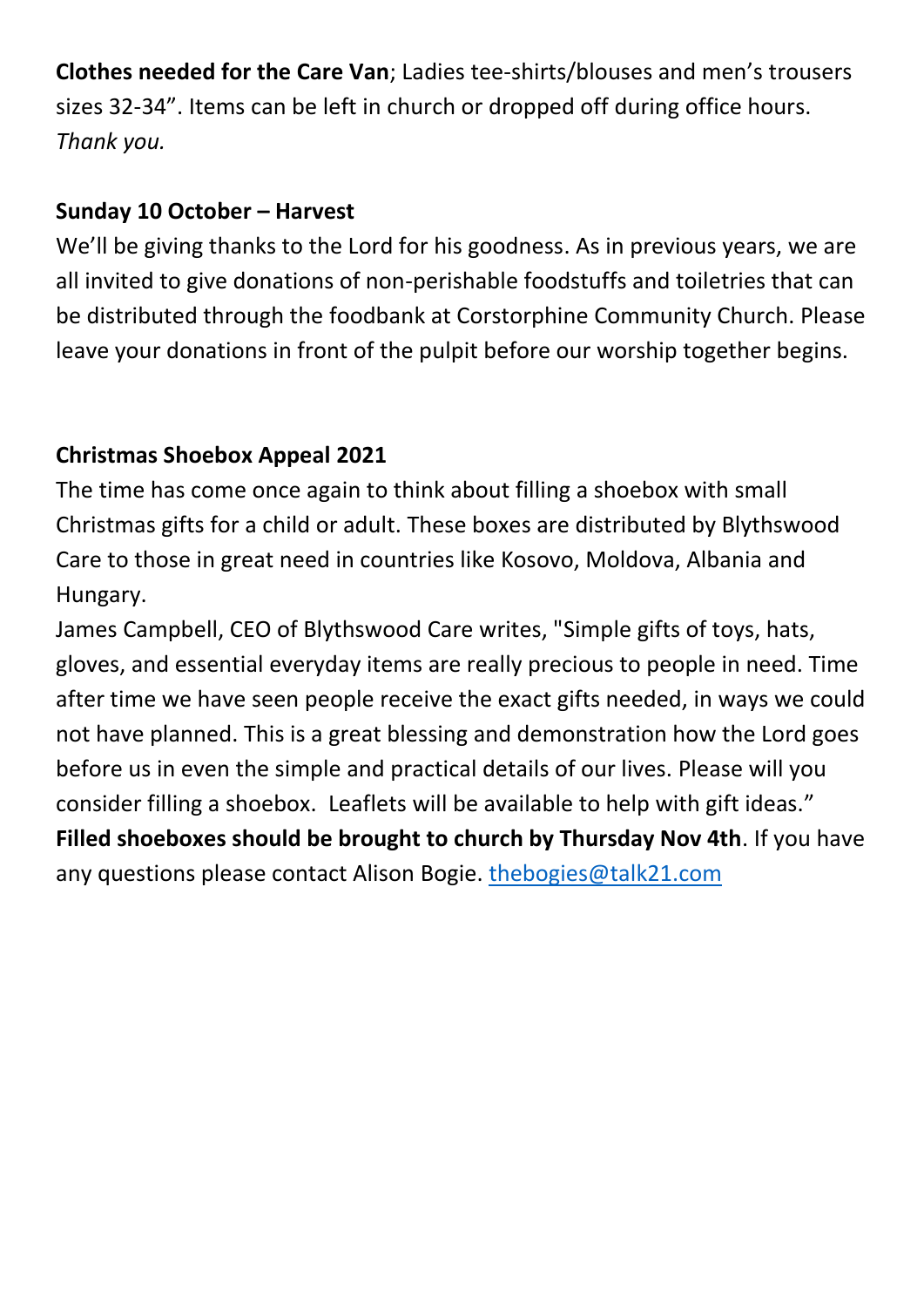#### **Sunday 3 October 2021**

#### **to**

#### **Sunday 10 October 2021**

Sunday worship and some other events are available online at: <https://www.facebook.com/stthomasedin> <https://www.youtube.com/channel/UC1r0Eq3PqBmxioDssYXCbGQ> <https://www.twitter.com/StThomasEdin>

#### **Sunday 3 October**

**@ 10.30am Service – Mark 4:1-25 David McCarthy is preaching.**

**Post Worship Chat -**"Zoom" meeting details in Pastoral letter.

**@ 6.30pm – 7pm "Zoom" Prayer Base**

#### **Monday 4 October**

**@ 4pm Rooted Bible Study** – Zoom meeting details in Pastoral letter.

#### **Tuesday 5 October**

- **@ 10am – 11.30am – Toddler group**, please contact the office for details.
- **@ 12pm – Midday prayer on Facebook**

#### **Wednesday 6 October**

**@ 2pm Rooted Bible Study – in Person,** meet in the Main Hall. **@ 8pm – Night Prayer on Facebook** 

#### **Thursday 7 October**

**@ 10am-11am - 'Zoom' Coffee Online -** meeting details in Pastoral letter.

**Sunday 10 October @ 10.30am Online Worship –All Age Harvest Service – Mark 4:26-4:34 Phil Taylor is preaching. Post-Worship Chat -** "Zoom" meeting details in Pastoral letter. **@ 6.30pm – 7pm "Zoom" Prayer**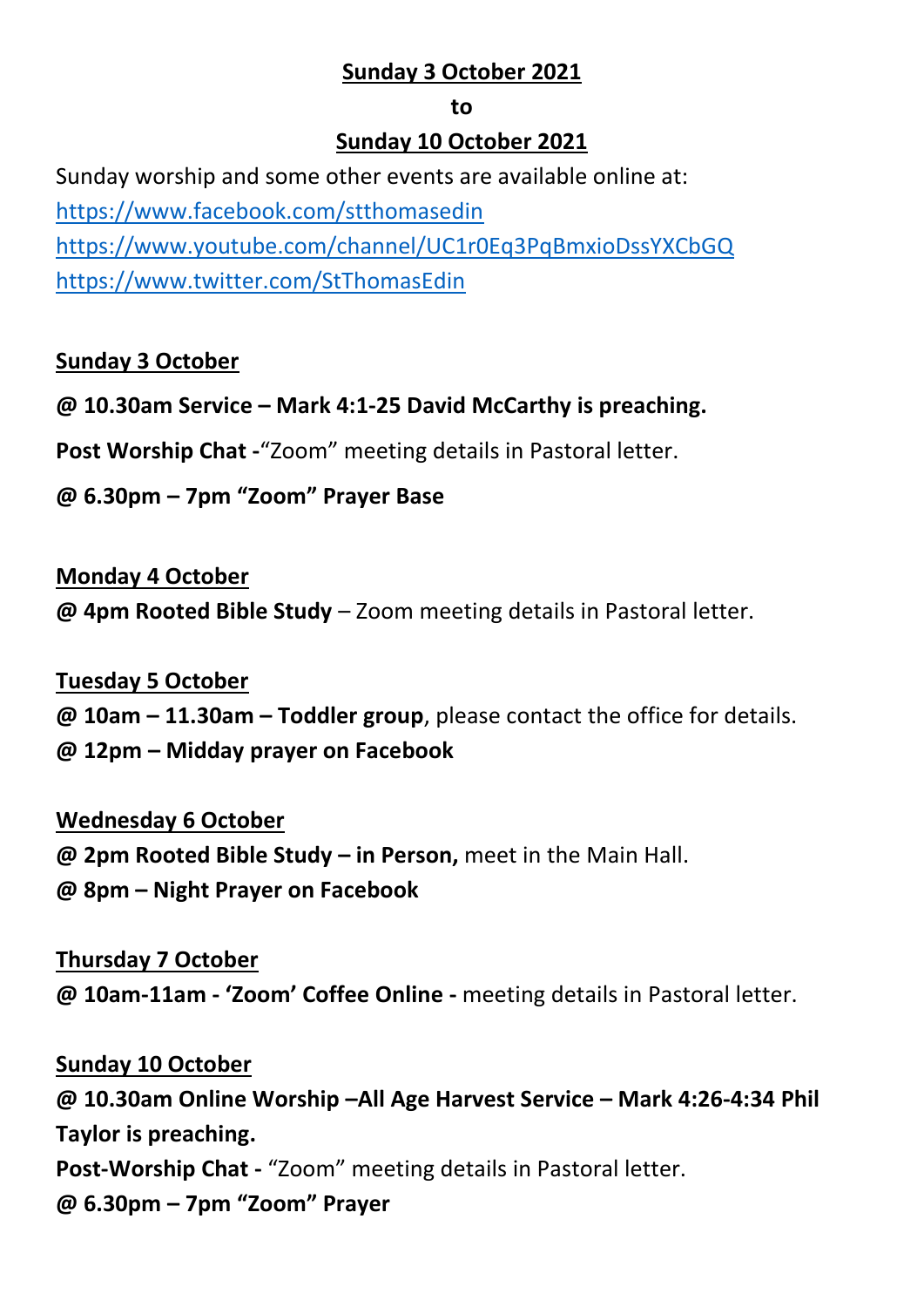## for our prayer

Pray for our **vestry and trustees** as they spend much of Saturday 2 October together in North Berwick.

- For safe travel
- For good fellowship
- For practical answers to some of the difficulties we face
- For agreement and shared vision
- That we will seek the Lord in all that we do

Keep the **Carers and Toddlers Group** on Tuesday mornings in prayer. Pray for **Hilary Robinson** as she coordinates this important ministry. Pray that many parents and carers will return.

Alison Carter is having cataract surgery on 12<sup>th</sup> October – pray for calmness for her and for a successful outcome.

Pray for **Mandy & Andy Lines** as her treatment for myeloma commences – that it will have mild side effects and bring healing. **Bishop Andy** will be joining us online to take part in our worship on **24 October.**

Please keep **the possibility of offering a venue and volunteers to support refugees from Afghanistan** in your prayers – for discernment as decisions are made and that the love of Jesus is known.

Give thanks for **Nick Harding's** return home from hospital.

**Angela Benzies** writes: Thank you very much for your faithful prayer for my mum, who has been severely disabled by a stroke she had in May. There has been some recent improvement in her condition and the care arrangements so we are encouraged by that. Family support needs remain challenging. Your support is much appreciated.